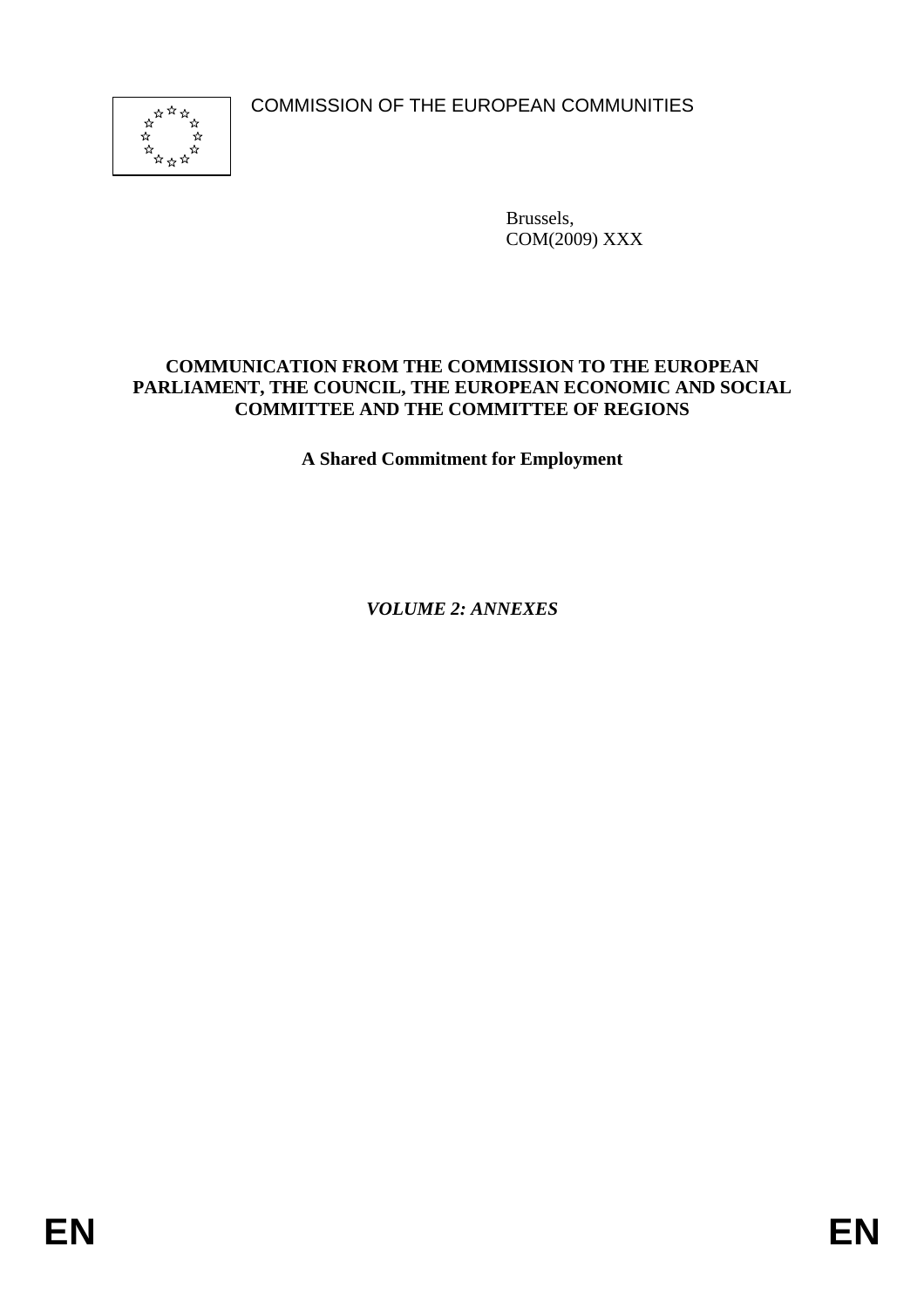#### **Annex 1**

#### **RECENT EMPLOYMENT MEASURES TAKEN BY MEMBER STATES**

#### **Introduction**

This overview presents and analyses a selection of recent measures enacted in each of the three priority fields identified in the Communication. It is based on work undertaken by the Commission services with the help of the EPC, EMCO and SPC representatives and should be read in conjunction with Annex 2 which focuses on temporary short-time working arrangements. It also includes the results of discussions with Member States and social partners in three workshops leading to the 7 May Employment Summit confirming i.a. the need for: maintaining employment, creating jobs and promoting mobility; upgrading skills and matching labour market needs; and increasing access to employment.

Following the European Recovery Plan, most Member States have set a national recovery plan including provisions for employment and social policies. On the basis of information collected on the Stability and Convergence Programmes and their Addenda (national recovery plans) and through the policy committees, almost 300 measures have been identified as being announced across the EU. (See overview table  $1$  page 8).

The measures demonstrate examples of targeted and productive ways forward to soften the impact of the crisis on the labour market. At this stage, bearing in mind that there is still uncertainty about their precise outcomes, and that the effectiveness of these measures also depends on economic and labour market developments in individual Member States, it is not yet possible to identify "best" practices to guide policy action throughout the EU. This, however, will be subject of work over the coming months in cooperation with Member States and other institutions like the OECD. However, despite the fact that measures vary in how they meet country-specific situations, there is a clear basis – as acknowledged in the Employment Committee's contribution to the Employment Summit (28 April 2009) – to achieve agreement already at this stage of the crisis on certain policy principles to assist European economies and labour markets thrive on recovery.

# **Maintaining Employment, Creating Jobs, Promoting Mobility**

A first priority is to avoid job losses, particularly in sectors and firms that were fundamentally sound prior to the crisis. In particular, the Communication for the Spring European Council ("Driving European recovery") suggests Member States focus on keeping people in employment, notably by providing financial support to short time working arrangements (STWAs). It appears that in a number of European countries, job losses have indeed been contained so far, largely due to these measures. With the risk of unemployment increasing, better use of these arrangements must be ensured, includingtheir accessibility for SMEs and workers on part time and non-permanent contracts. These improvements can include making eligibility conditional on pre-specified criteria, one of which may be the coupling of STWAs

<u>.</u>

<sup>1</sup>

First presented as part of the "Preliminary assessment of employment and social policies to soften the impact of the crisis" prepared for the EPC of 16/04/2009.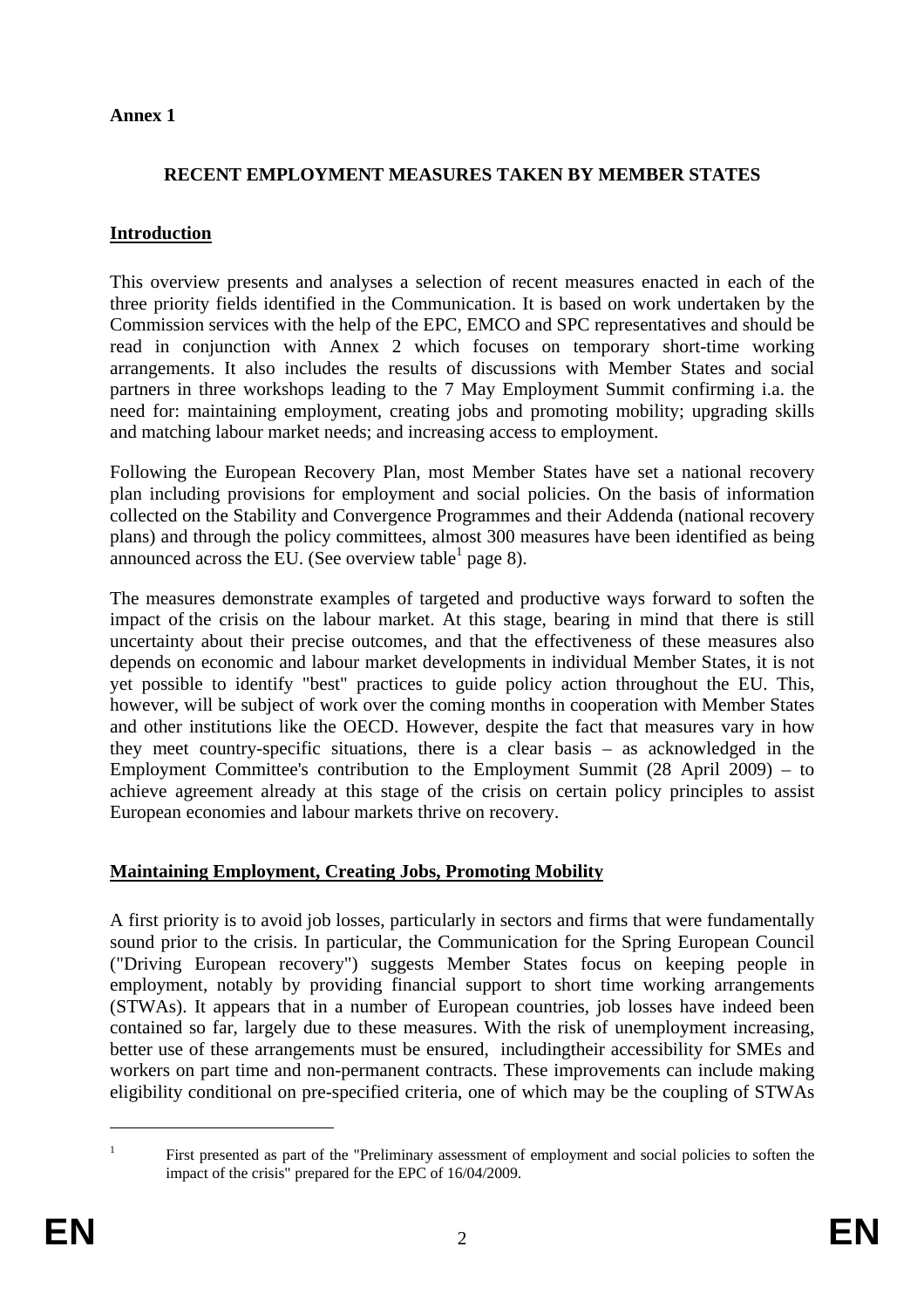with work-related training to improve the employability of workers and ease their possible transition to new jobs. To support this process, the Commission has identified a number of elements through a stocktaking exercise with Member States<sup>2</sup> (see annex 2)

For measures to be well-targeted, one must minimise the risk of protecting non-viable firms in order to ensure the economy can reallocate resources to more productive uses. Measures should also exclude, as far as possible, firms that would have retained their workers in any case.<sup>3</sup> On selecting viable firms, some Member States operate STWAs which can only be used by firms that demonstrate that their long-term financial position is sufficiently sound according to government set minimum thresholds. Other Member States have solved this problem by providing lending schemes to businesses instead of subsidies.<sup>4</sup> Alternatively, some STWAs (NL and to some degree ES) partly subsidise short-time working *only* if the worker is fully employed again after the STWA-period is over.

Although affecting labour markets in all Member States, some regions or countries are hit worse than others by the crisis. Experience shows that business cycle shocks can be softened by workers moving from regions with high unemployment to those with low unemployment.<sup>5</sup> However, geographic mobility in Europe is limited due to a number of obstacles. Aside from an uncertainty over the advantages of being mobile, individuals face a number of hurdles to free movement. These can range from legal and administrative obstacles, housing costs and availability, employment of spouses and partners, portability of pensions, linguistic barriers and issues on problems with the acceptance of qualifications in other Member States.

In the current situation, labour market policies facilitating mobility might be asked for, like unemployment benefits designed with built-in incentives for mobility. Properly targeted economic incentives could help job-seekers and workers to move within a country or across national borders. Another example is the removal of remaining restrictions on the free movement of workers within the EU. Belgium and Denmark have just fully opened their labour markets to workers from the Central European Member States which joined the EU in 2004 (Denmark also for Romanian and Bulgarian citizens). Lifting restrictions now also helps to avoid some of the more serious problems associated with closed labour markets, in particular undeclared work, bogus self-employment and social dumping.

<u>.</u>

 $\overline{2}$  Meetings with the Employment Committee; and Member States replies to the joint questionnaire from  $\text{EC}$  and the OECD

First Interim Report on the OECD's Strategic Response to the Financial and Economic Crisis, 11 March 2009, OECD

This is likely to act as a self selection mechanism, leading more healthy firms to take loans, helping them to survive, while deterring less healthy firms  $\frac{5}{2}$ 

For example, research for the US suggests that about half of any business cycle shock is absorbed by people moving around. In the current downturn a significant number of US workers are unable to move because they are tied to their region as they are unable to sell their property.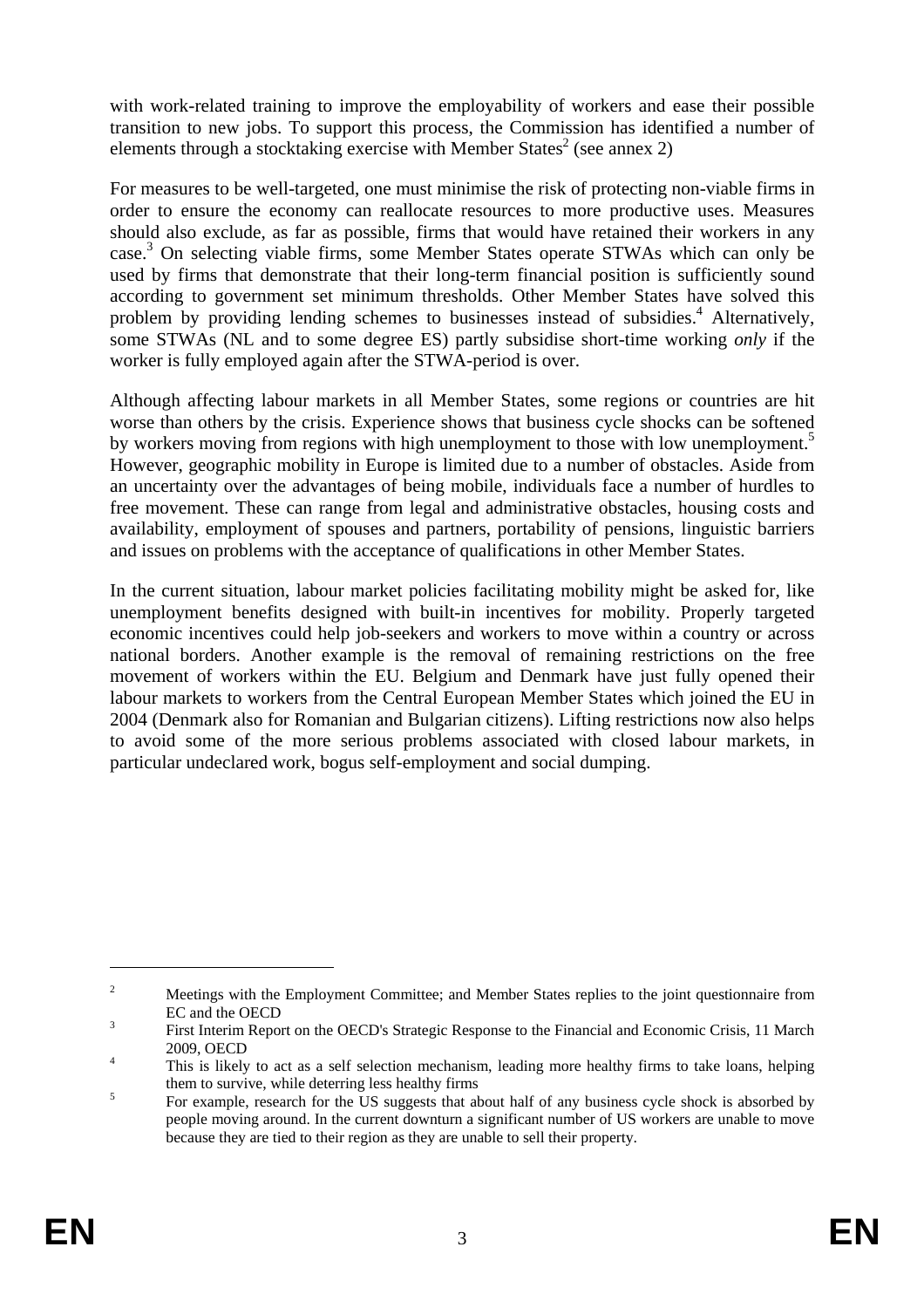Member State and stakeholders' views on possible areas of concrete EU-action as reflected in the Prague workshop 'Maintaining employment, creating jobs, promoting mobility':<sup>6</sup>

- Use of the ESF more for supporting short time working schemes.
- Support anticipation and management of restructuring.
- Do more to improve occupational mobility.
- Monitor applications of the Posted Workers Directive.

# **Upgrading Skills, Matching Labour Market Needs**

Skills are critically important for Europe's future growth and productivity, its capacity to adapt to change and create quality jobs and the crisis now provides an opportunity to invest in skills via education and training. Young people, given their lack of work experience and being at the early stages of skills development, are critically affected by the current crisis. Skills matching and upgrading is essential in the short term, and it is also the best way to address structural changes and exploit new opportunities for sustainable jobs, such as the shift to a low-carbon economy, green jobs and the development of new technologies. Training and retraining are essential to occupational/professional mobility in mid to longer term perspectives, as many people who lose their job now will not be able to get back into their old job, occupation, or industry after the crisis. Indeed, the crisis may be an opportunity for people to change professional track and move into more promising occupations. Moreover, in the long run, Member States will need to have a highly skilled and educated workforce to ensure that the EU continues to compete on the quality of its products and services.

Training opportunities and incentives have been expanded in most countries in the face of the crisis (e.g. AT, BG, EL, FI, FR, HU, PT, RO, SI, SE, UK). On-the-job training was increasingly recognised as a key tool for improving the employability of employed workers. RO introduced a 50% support for costs of continuous vocational training for both employees and unemployed. DE established a new programme to support further vocational training for temporary workers, through a system of training vouchers. PT expanded the provision of job training to beneficiaries of minimum income. Financial support for access to education was enhanced in AT, PT and SE.

Furthermore, 19 EU countries have introduced measures to improve the design and capacity of their active labour market policies (ALMPs) and training offers to respond to the new, pressing needs resulting from the widening of the crisis. Some countries invested heavily in improving and tailoring services provided by their public agencies to ease labour market transition (DK, EL, FI, UK), whilst others only introduced minor changes to date (IT, MT). The majority of interventions have been characterised by clear targeting, to adequately respond to changing needs and priorities. Measures explicitly designed to support and ease the re-integration into the labour market of recently laid-off workers were adopted in at least ten Member States (AT, BE, FI, FR, ES, NL, SE, SI, SK and UK).

 $\overline{a}$ 

<sup>6</sup> Workshop "Maintaining employment, creating jobs and promoting mobility" Prague, Czech Republic - 27th April 2009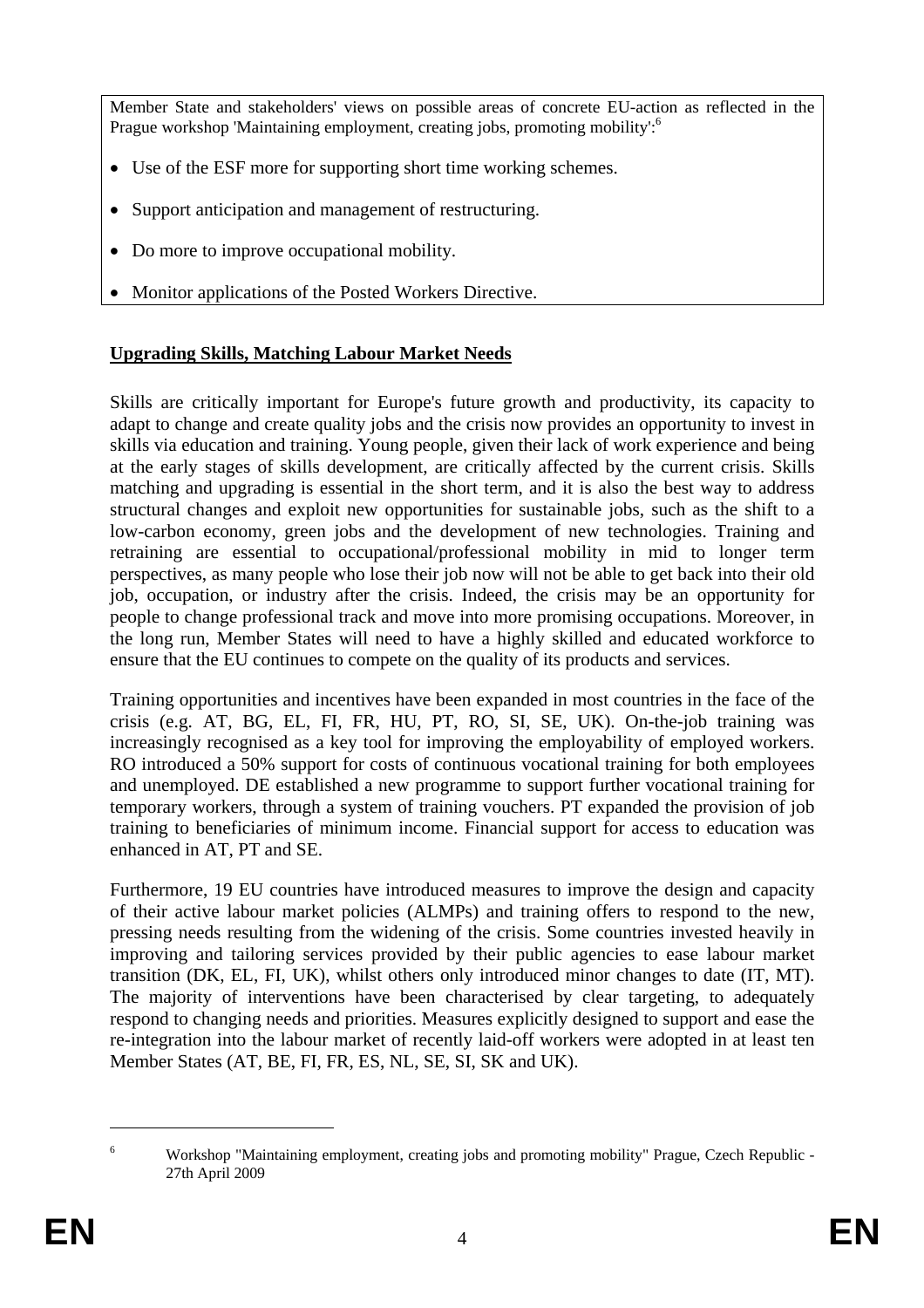#### *Modernising capacities of Public Employment Services*

Modernising and improving the administrative capacity of Public Employment Services (PES) has been a central focus for several Member States (DE, DK, EL, ES, FR, HU, SE, SK and UK) in response to the growing numbers of new unemployment benefit applicants and of clients in need of labour market assistance. It is important to assess the capacity to deal with current needs, resulting from the significant inflows of new clients. At least three major changes have occurred relative to the situation facing the pre-crisis: i) the number of clients is growing, and will continue to grow at a fast pace ii) the general skills profile of clients is higher than before and iii) the effectiveness of counselling and placement activities is expected to be generally lower than in normal cyclical conditions because of the lower level of vacancies during recession.

Given these changes in the market for employment services, some Member States are considering introducing private incentives in outplacement and employment services. Along these lines, three ideas are worth mentioning: i) steering towards public private partnerships between public employment agencies and private human resource firms to accommodate the increased demand for placing and counselling activities, ii) making use of the expertise that private (out) placement agencies have with the increased variety of skills, education and work experience of their clients, and iii) creating positive outplacement incentives for the "former" employer letting some of its workforce go.<sup>7</sup>

Some countries also focused on reinforcing the preventative arm of their ALMPs. NL developed so-called "mobility centres", temporary public-private partnerships aimed at intensifying timely assistance to jobseekers and businesses, to prevent forced lay offs as far as possible. Employees who are threatened by unemployment will be assisted in finding a new job, or temporarily be sent on secondment with other employers, if necessary through additional education and training.

Subsidised job creation schemes in the public sector have been introduced, notably in CZ, HU, SK and RO. While such schemes could prove necessary at a certain stage - in case of very large unemployment growth, to prevent severe social consequences of the crisis, but also to prevent discouragement of disadvantaged groups and to preserve the mutual obligations approach of social security systems - they need to be well targeted and properly designed to avoid longer term negative effects on both public budgets and their beneficiaries.

Member State and stakeholders' views on possible areas of concrete EU action as reflected in the Madrid workshop 'Upgrading skills, matching labour market needs':<sup>8</sup>

- Exploiting the possibilities of the European Social Fund, for skills upgrading and to increase anticipation and forecasting capacity, including frontloading ESF spending in 2009-2010.
- Using the ESF for facilitating recognition of qualifications for people who are entering or moving within the labour market. Possible issues for improvement are the harmonization of qualifications and increasing the number of apprenticeships for young people leaving school.

1

<sup>7</sup> Based on the notion that this firm knows best the qualities of the workers it lets go and may know about alternative placement opportunities in its sector or region.

Workshop "Upgrading of skills, matching of labour market needs" Madrid, Spain - 15th April 2009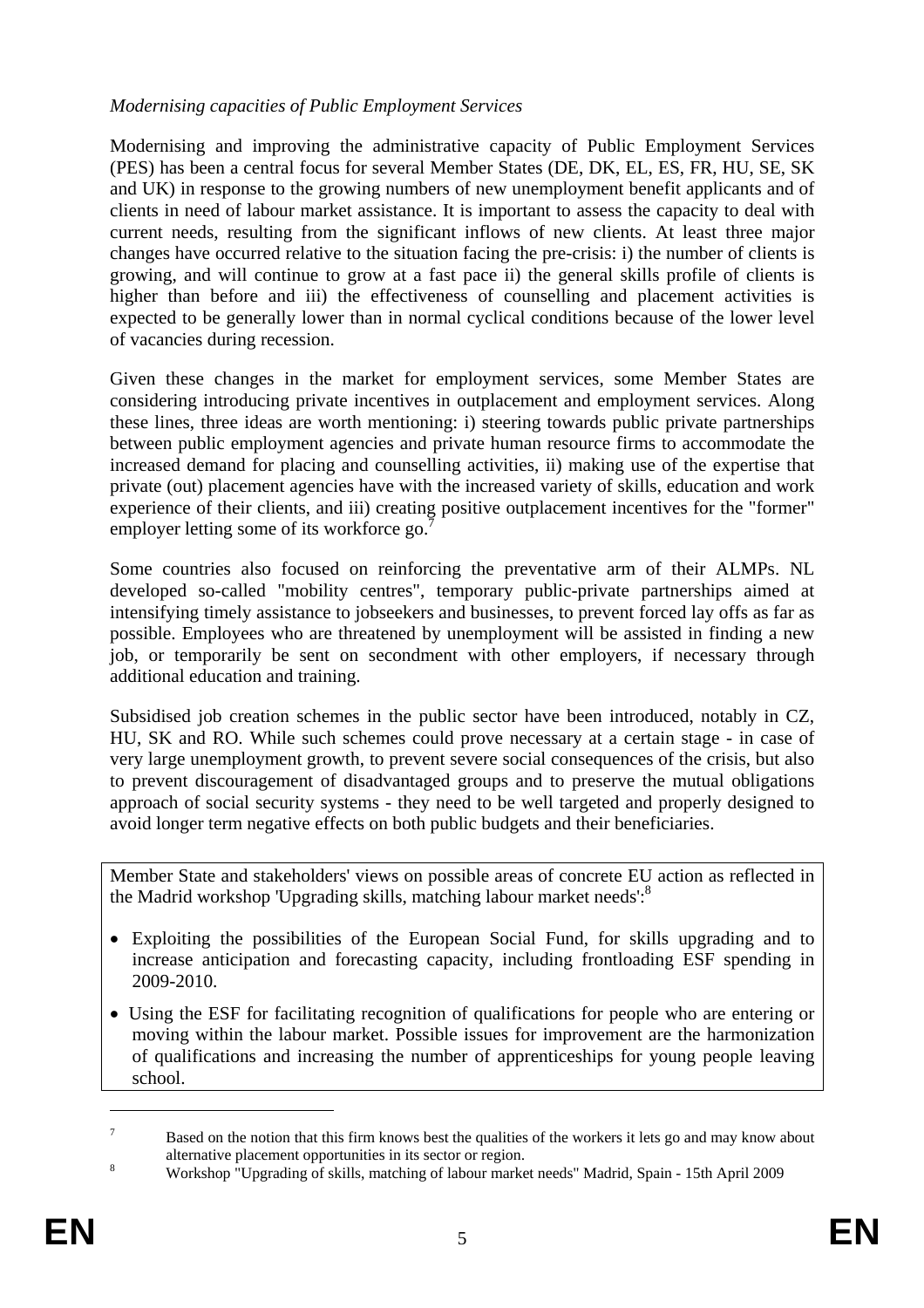- Identification of best practice and benchmarking, to help Member States and social partners learn from each other.
- Promoting mobility to facilitate the transitions into jobs within Europe. Enhancing the EURES portal to improve the transparency of mobility.
- Better anticipation of skills needs. The New Skills for New Jobs initiative is the beginning of a process; the Commission should help improve the capacity at EU, Member State and sector level.

There is a clear role for mutual learning about ALMP effectiveness at the EU level. So far evidence suggests that well placed training policies (meeting firms needs), together with counselling/placement activities of PES are among the most effective types of ALMPs in terms of raising the chances of being hired and/or keeping a job for longer.<sup>9</sup> Labour market training per se does not create jobs and needs to be seen as complementary to other ALMP measures. In short, these measures that are often supported by the European Social Fund are valuable both for increasing employability and improving matching of people with vacant  $jobs.<sup>10</sup>$ 

EU, Member States and Social Partners should step up their efforts to avoid larger numbers of young people falling into long term unemployment. This is all the more needed as time spent out of education or employment when young can have lasting effects. One example of such action is that in NL, social partners have agreed to ensure an apprenticeship place for every school-leaver who has been unemployed for at least three months. Other unemployed aged up to 27 will, according to proposed legislation, receive a working/learning offer from their municipality.

# **Increasing Access to Employment**

Joblessness, whether due to unemployment or inactivity, is one of the main driving factors of poverty and exclusion. According to most recent data (2006) 27% of the inactive in the EU live below the poverty line, and the corresponding figure for the unemployed is as high as 41%, with a peak of 60% or more in some Member States. These are worrying figures in the context of what does not seem to be a short-lived economic crisis. Moreover, reduced demand is probably a short-term phenomenon and most longer-term projections foresee increasing labour shortages due to the ageing of our societies.

#### *Supporting employment by reducing labour costs and reinforcing activation*

Rebates on social security contributions to boost labour demand during the crisis are typically made conditional upon job creation (BE, ES, FR HU, PT, SE, SK). Measures are often targeted at those most difficult to employ, sometimes to SMEs (e.g. FR, PT) or to the selfemployed (SI, SK). In a few cases the fiscal boost was directed towards sustaining employment in specific sectors, such as household-related employment services and building

1

 $\overline{Q}$ More evidence can be found in Chapter 3 of *Employment in Europe 2006*, and references found there.<br><sup>10</sup> European Employment Observatory, 11.04.09, Background paper on measures to deal with the

economic crisis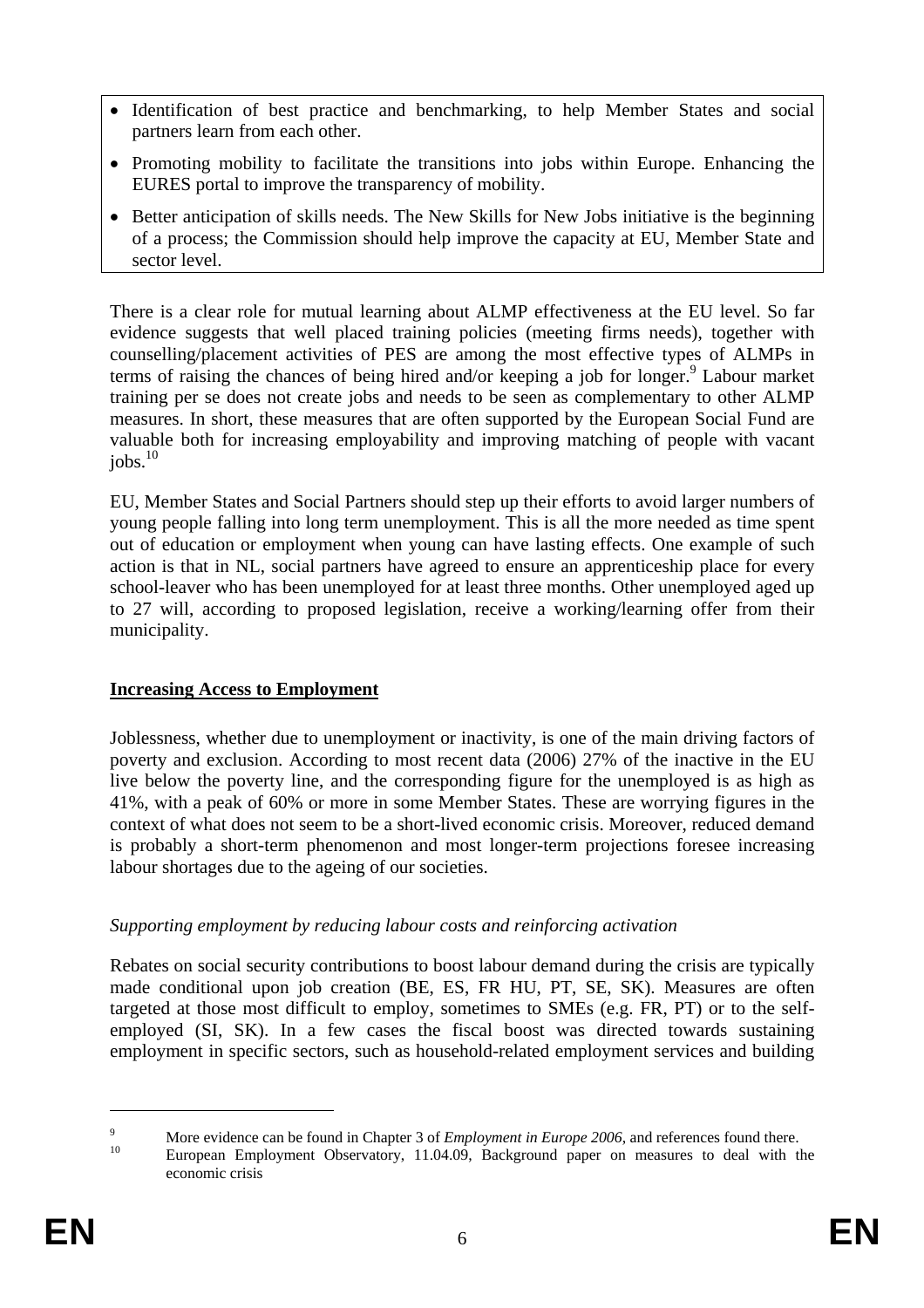maintenance (DE, SE), or strategic activities or sectors such as R&D and investment and renewable energies (BE, ES).

Lowering labour costs for both employers and employees featured already in some mediumterm national reform programmes, in line with the Country-Specific Recommendations or Points to Watch under the Lisbon Strategy, and gained additional relevance in the framework of the crisis (BE, FR, SE, DE). Increased competitiveness was pursued also in the NL, where wage moderation over the medium term was traded against cuts in social security contributions for both employers and employees. In the same vein, BE extended the intersectoral structural wage adjustment system, which is a scheme consisting in a reduction of wage costs and taking the form of a partial exemption from the withholding tax on wages. HU froze minimum wages in an attempt to preserve employment. BG announced its intention to align wage increases in the public sector with productivity growth.

Improving the incentives to work embedded in the tax and benefit system was also high on the policy agendas, and in line with the long term goals of most countries. Income supplements and targeted in-work tax credits (BE, NL, SE, SK) were reinforced, the design of unemployment insurance modified so as to increase work attractiveness (BG, ES, IT), and new social assistance schemes implemented, conditional upon availability to work (FR). A few measures were also taken to support female labour market participation (e.g. MT, NL).

Apart from tax measures, where the tax pressure on labour was mainly reduced especially for low-wage earners (e.g. FI, MT, PL, SE), most of these measures appear to be temporary and contingent to the economic crisis. The risk of permanent adverse effect on public budgets seems to be quite limited in this field.

#### *Mitigating the impact of financial crisis on household and individuals*

Most Member States have taken action to provide additional support to people's income, although to different degrees. Measures range from increasing the level of minimum income or minimum wage, extending the coverage or duration of unemployment benefits, reinforcing other social benefit, to introducing tax rebates or exemptions for specific groups. Comprehensive social welfare packages were adopted in IE and UK, to face the social consequences of the crisis in an integrated way. In IE, this includes increases in old-age and other pensions, fuel allowances, unemployment and child benefits. Measures have been taken to protect mortgage holders against repossessions, to address over-indebtedness, or to create incentives for banks to give access to credit to individuals, including people on low income (ES, FR, IT, PT).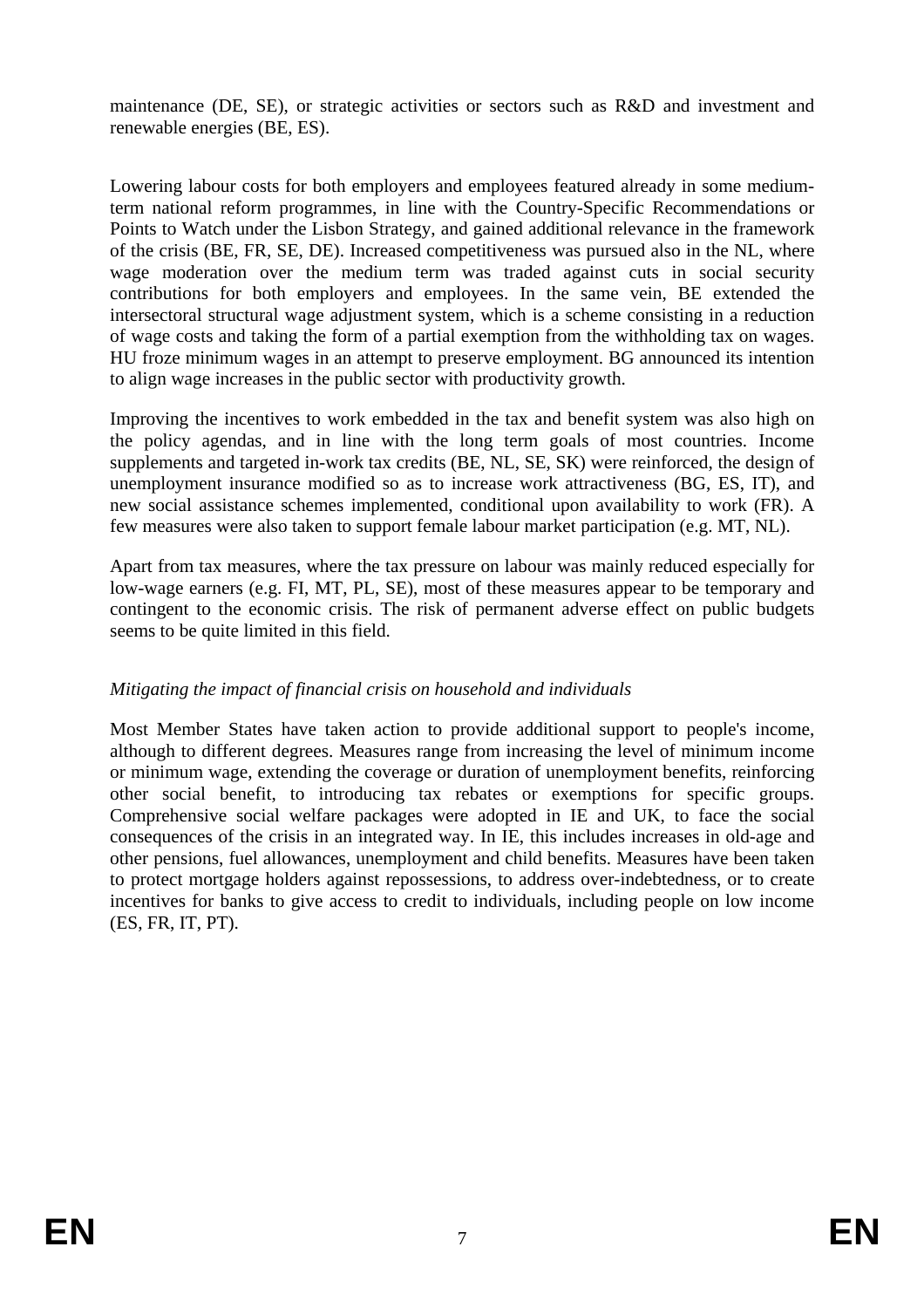Member State and stakeholders views on possible areas of concrete EU-action as reflected in the Stockholm workshop:<sup>11</sup>

- Better use of the ESF for active inclusion measures.
- Ensure older workers and other potentially vulnerable groups see specific measures for staying or regaining employment such as reduced social security contributions.
- Envisage greater use of employer financed funds to provide training for about-to-be made redundant workers.

<sup>1</sup> 

<sup>11</sup> Workshop "Increasing access to employment" Stockholm, Sweden - 20th April 2009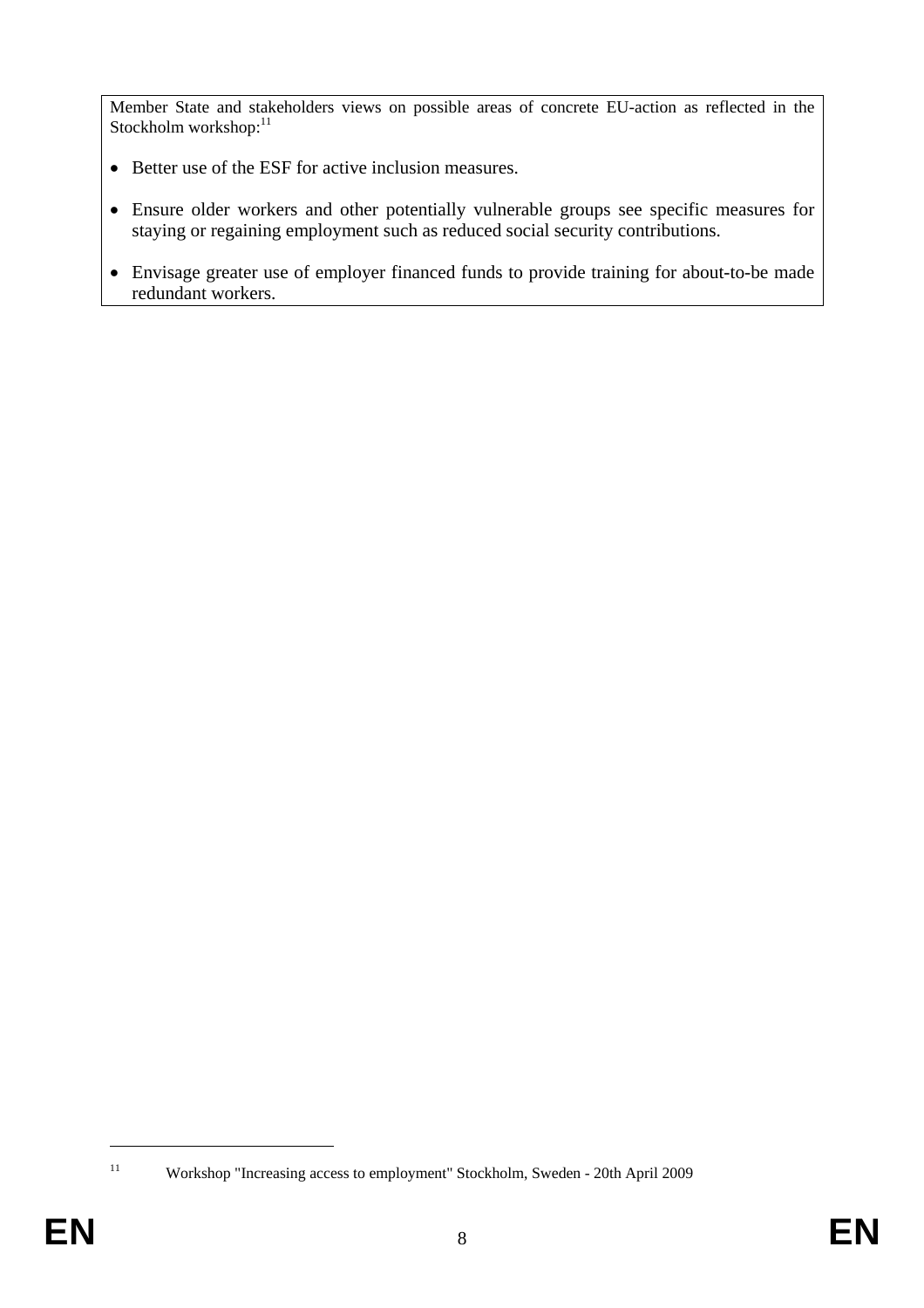|                                                         | No of<br>measures | <b>Countries</b>                                                                                    | <b>Best practices</b> | Consistency with principles/criteria suggested in the Commission<br><b>Communication for the Spring European Council 'Driving European</b><br>Recovery' $(COM(2009) 114 final)$ |                |                |
|---------------------------------------------------------|-------------------|-----------------------------------------------------------------------------------------------------|-----------------------|---------------------------------------------------------------------------------------------------------------------------------------------------------------------------------|----------------|----------------|
|                                                         |                   |                                                                                                     |                       | <b>HIGH</b>                                                                                                                                                                     | <b>MEDIUM</b>  | LOW            |
| <b>Encouraging</b><br>flexible<br>working-time          | 20                | 16 MSs: AT, BE, BG, CY, CZ,<br>DK, DE, FR, HU, IT, LT, LU,<br>NL, PT, SI, SK                        | 9                     | 15                                                                                                                                                                              | 5              | $\overline{1}$ |
| Improving job placement<br>and investing in re-training | 64                | 21 MSs: AT, BE, BG, CZ, DK,<br>DE, EL, ES, FI, FR, HU, IE, IT,<br>MT, NL, PT, RO, SE, SI, SK,<br>UK | 24                    | 33                                                                                                                                                                              | 33             | $\overline{0}$ |
| Maintaining/reinforcing<br>social protection            | 21                | 12 MSs: BE, BG, EL, FI, FR,<br>IE, IT, LV, PT, RO, SE, UK                                           | $\mathbf{0}$          | $\overline{4}$                                                                                                                                                                  | 17             | $\overline{1}$ |
| <b>Reinforcing activation</b>                           | 34                | 19 MSs: AT, BE, BG, CZ, DK,<br>DE, EL, ES, FI, FR, IE, IT, LT,<br>LU, MT, PL, SE, SI, SK            | 5                     | 8                                                                                                                                                                               | 31             | $\overline{0}$ |
| Supporting employment by<br>cutting labour costs        | 35                | 17 MSs: AT, BE, BG, DK, DE,<br>ES, FR, HU, LT, LU, LV, NL,<br>PT, RO, SE, SI, SK                    | 5                     | 11                                                                                                                                                                              | 26             | $\overline{0}$ |
| Revising EPL in line with<br>flexicurity                | $\overline{c}$    | 4 MSs: BG, EE, CY, LT                                                                               | $\mathbf{0}$          | $\overline{2}$                                                                                                                                                                  | $\overline{c}$ | $\overline{0}$ |
| Enhancing education and<br>life-long learning           | 10                | 7MSs: AT, BG, DK, DE, LT,<br>PT, SE                                                                 | $\overline{1}$        | $\overline{4}$                                                                                                                                                                  | 10             | $\overline{0}$ |
| <b>Supporting</b><br>household<br>purchasing power      | 48                | 18 MSs: AT, BE, BG, DK, DE,<br>ES, FI, FR, IT, LU, LV, MT,<br>PL, PT, RO, SE, SK, UK                | 3                     | $\overline{4}$                                                                                                                                                                  | 42             | $\mathbf{1}$   |

**Overview of labour market and social protection measures in Member States' recovery efforts (as of 31.03.2009)\***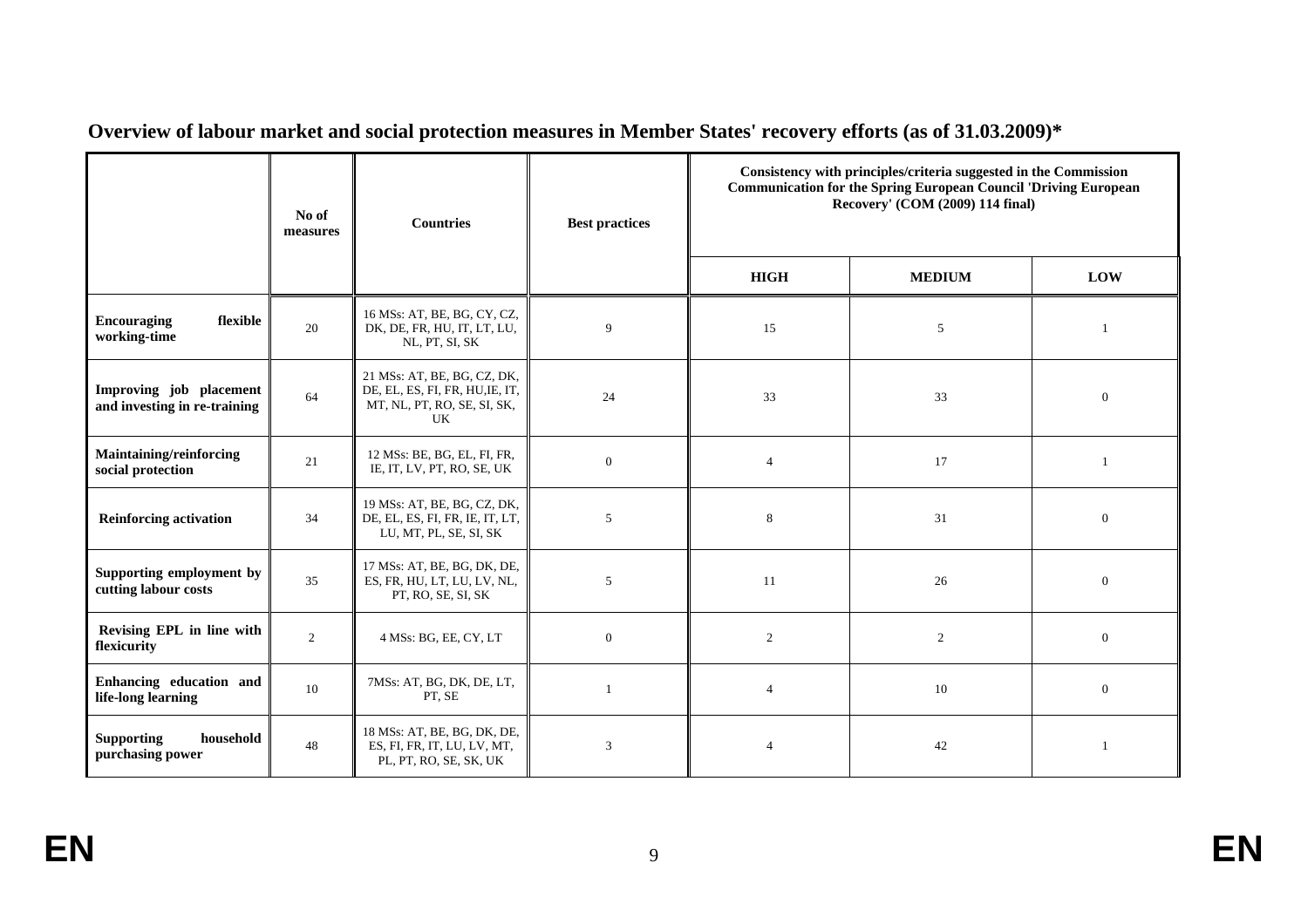| Mitigating the impact of $\parallel$<br>financial<br>crisis<br>$\Omega$ on $\blacksquare$<br>individuals | 27 | 13 MSs: AT, BG, CZ, EE, ES,<br>FI, FR, HU, IE, IT, LT, LU, PT |  | 25 | $\Omega$ |
|----------------------------------------------------------------------------------------------------------|----|---------------------------------------------------------------|--|----|----------|
| <b>Others</b>                                                                                            | 12 | 11 MSs: AT, BE, CZ, DK, EE,<br>FI, FR, LT, LV, RO, SE         |  |    |          |

#### \* **Information is based on National Recovery Plans and information provided by EPC, EMCO and SPC members. Since the data are currently in the process of being collected the overall picture on measures adopted to respond to the crisis is still incomplete.**

\*\* Nine main types of policy action have been identified. Each measures is assigned to one or several of these types of policy action: note a single measure can be classified under several headings and thus a degree of double counting occurs which explains why the totals do not sum up. Each measure is assessed using criteria such as timeliness, the degree of *targeting, the time consistency of short-term support measures with long-term policy such as those in the Lisbon strategy, and the possible need for coordination in light of crossborder spill-overs. On this basis, it is possible to tentatively identify a number of measures which can be considered as best practice and thus which could be useful for other Member States to consider (for details on this assessment refer to the note prepared by DG ECFIN for the EPC of 16/04/2009* "Preliminary assessment of employment and social policies to soften the impact of the crisis"). Also, a preliminary attempt has been made to assess the consistency of measures relative to the principles/criteria. A 'high' degree of *consistency is considered to occur when the measures are considered to be ambitious and comprehensive enough. A 'medium' degree of consistency is considered to occur when measures go in the right direction but are relatively limited in scope. A 'low' degree of consistency is considered to occur when measures potentially go in the wrong direction*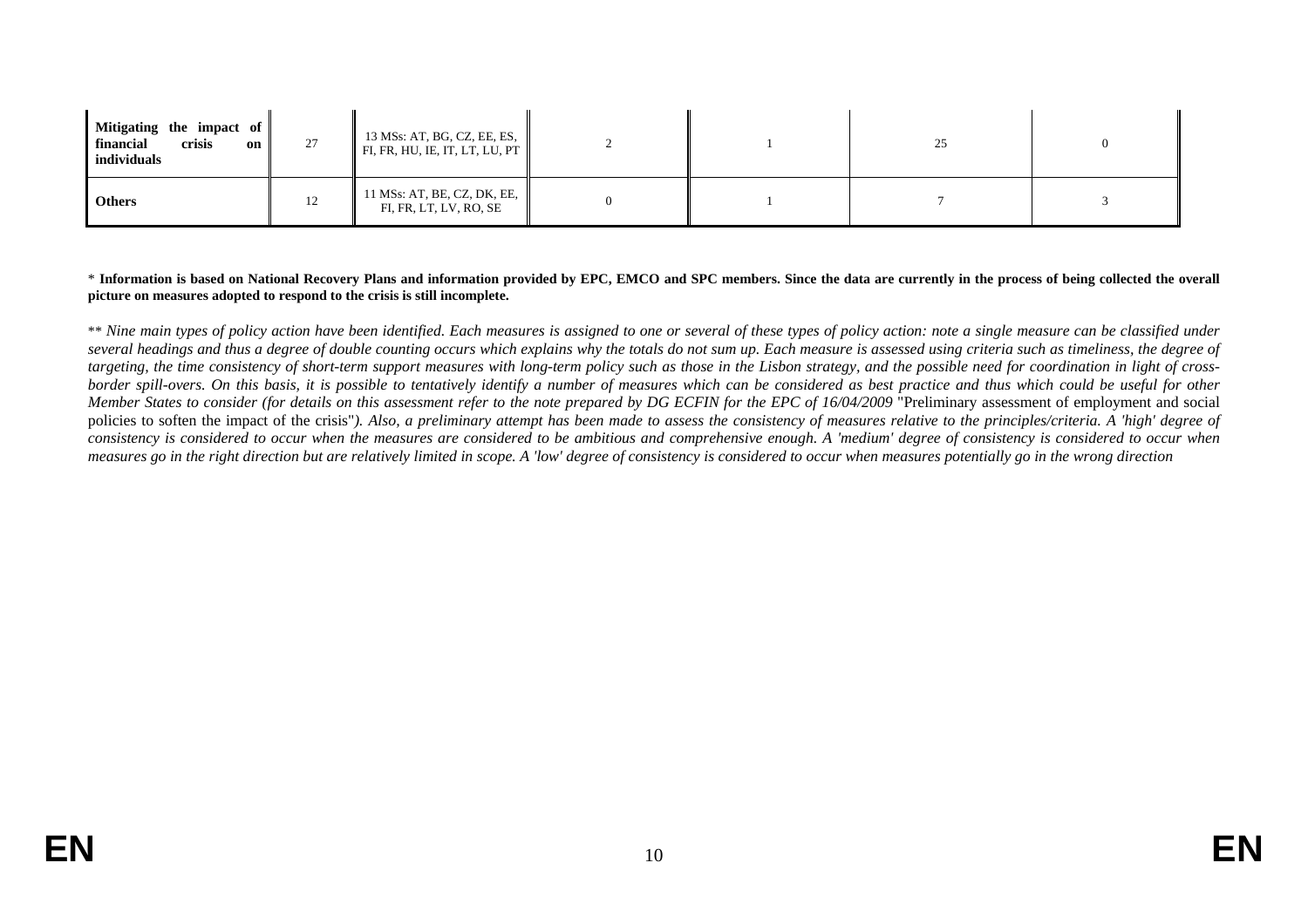#### **Annex 2**

# **PROMOTING TEMPORARY SHORT-TIME WORK**

#### **Overview: Short-Time Work to Maintain Employment**

In response to the deteriorating employment situation, several Member States have introduced, or are introducing, different forms of public support, to encourage businesses to use temporary short-time working arrangements (STWAs) instead of making employees redundant. It appears that in a number of Member States, job losses have indeed been contained so far, largely due to these measures. With the risk of unemployment increasing, better use of these arrangements must be ensured and to ensure accessibility for SMEs and workers on part time and non-permanent contracts. Experience gained so far and possible extension of such measures provide the opportunity for closer monitoring and exchange of best practice at EU level.

#### **Country Experiences**

Within the last few months, 12 Member States have introduced (SI, HU, BG), extended (AT, DE, NL), or made use of provisions for flexible working time (e.g. ES, BE, DK, FI, FR, IT, SE). Some others are planning to follow the same direction (CZ). The measures allow companies to temporarily reduce work levels or wages below the contractual agreement or to momentarily suspend all, or part of, its activity. In these cases, any loss of employee salary is, in almost all cases, partly or fully compensated by the State.

Member States mainly provide support through wage top-ups to compensate for shortened working hours (AT, IT, SI, SK) and/or temporary unemployment benefit if a full suspension from work is taking place (BE, FR). The level of public support under those schemes is, in some countries, higher than the minimum wage or the normal unemployment benefit (AT, BE). At the same time, as a consequence of the financial crisis, a number of countries have relaxed/extended certain eligibility criteria and have increased the amount of financial support that is available for employers; e.g. in AT and DE, social security contributions that are normally met by employers are now being met, or part-met, by the State. Similarly, in some cases, the country is reimbursing or subsidising training costs (DE, HU, SI), and/or travel and childcare expenses (DE).

In most cases, there is a requirement in place for companies to demonstrate the clear economic reasons for engaging with any reduced working time/temporary unemployment scheme: decreased orders/loss in demand (BE, DE, FI); restructuring (FR, IT). Some Member States who have introduced new measures require the employer to establish a plan for sustained employment after completion of the scheme (AT, HU). Some countries have tried to encourage the further training of workers who are on temporary unemployment/reduced working time schemes (AT, BE, DE, HU).

The time limits for the use of any such scheme differ widely between the Member States, with some schemes being made available for 3 months (BG, FI), others for up to 18 months (AT, DE), and in some cases for up to a maximum of 36 months (IT).

There are some differences in how countries manage the provision of support. Whilst most manage and monitor the funds/support themselves through employment agencies (AT, DE,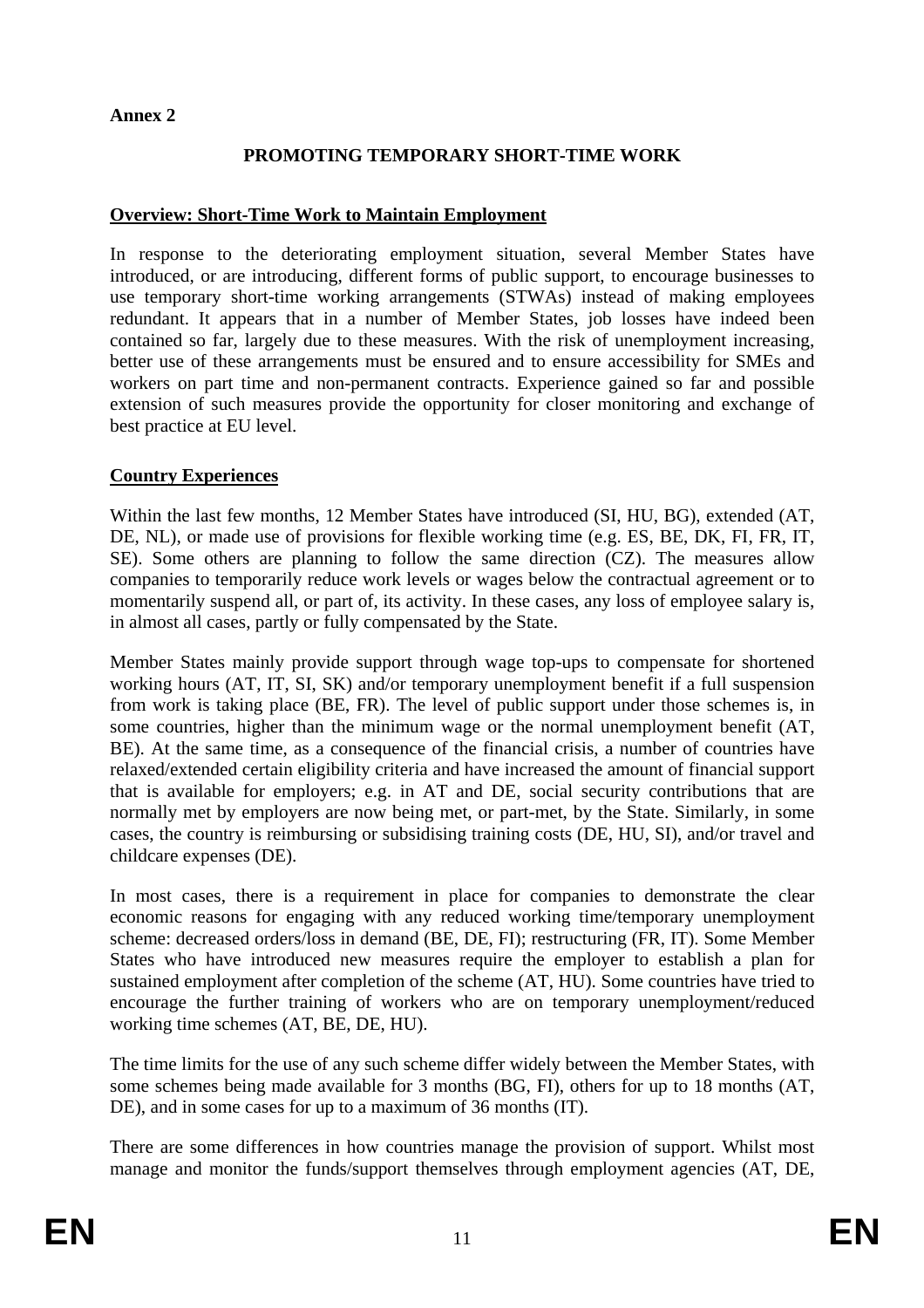BE, SI), in other MS the scheme is managed by agreements between social partners and individual enterprises (IT, SE). The latter option may contain some potential benefits, such as the removal of an administrative burden and the insurance of greater levels of collaboration and agreement between the parties affected.

#### **Expected Benefits of Temporary Short-Time Working Arrangements**

The rationale for instituting systems of temporary partial unemployment/reduced working time during a crisis is based on the critical success factor of **maintaining employment**, which itself can be linked to a range of economic and social benefits, such as supporting incomes (including of disadvantaged groups) and preventing social costs.

At the level of the individual company and worker, such schemes can be beneficial in reducing wasteful shedding and providing job security to workers otherwise being made redundant, as well as allowing companies to protect human capital and retain experienced/skilled workers, thereby preventing loss of "match specific" capital. Individual workers also benefit from protecting their own skills. If complemented with targeted training, whether specific to an individual company or more generally applicable, the measures can bring long-term benefits to both workers and companies, in terms of **driving up the individual skills base**.

Furthermore, such systems are often considered less costly for companies than making workers redundant, and then re-hiring them after a period of unemployment, as well as assisting in the **prevention of redundancies**, the **maintenance of purchasing power**, the preservation of functioning plants, and the bolstering the morale of staff, and indeed the overall population, during economically difficult times.

At a governmental level, such schemes can assist in reducing the number of benefit claimants, and consequently benefit claim costs, as well as cushioning the impact of the crisis and providing time to put in place structural measures.

# **Potential risks and concerns**

A number of potential risks have, however, been identified with the implementation of these measures. Beyond the overall financial concerns – i.e. the extent and duration of public funding, and the balance between public and private contributions - the most prominent shortcoming of STWAs is that they may **not be able to differentiate between cyclical and structural** problems within individual companies.

By supporting private industry with financial assistance from the state, there is the potential to inadvertently introduce **perverse incentives**, which may encourage some companies to avail of financial support and assistance, even though they may have no real need to avail of such funding.

STWAs are designed to be short-term measures. Therefore, in the case of a prolonged crisis, they risk losing their effectiveness, as any move towards long-term implementation will diminish the benefits derived from STWAs' temporary nature, and limit the capacity for adjustment. Similarly, if schemes last over an extended period with an increasing percentage of time spent not working, then any accompanying measures (validated workplace training, skills coaching) may result in over-shooting. This point also gives rise to the notion that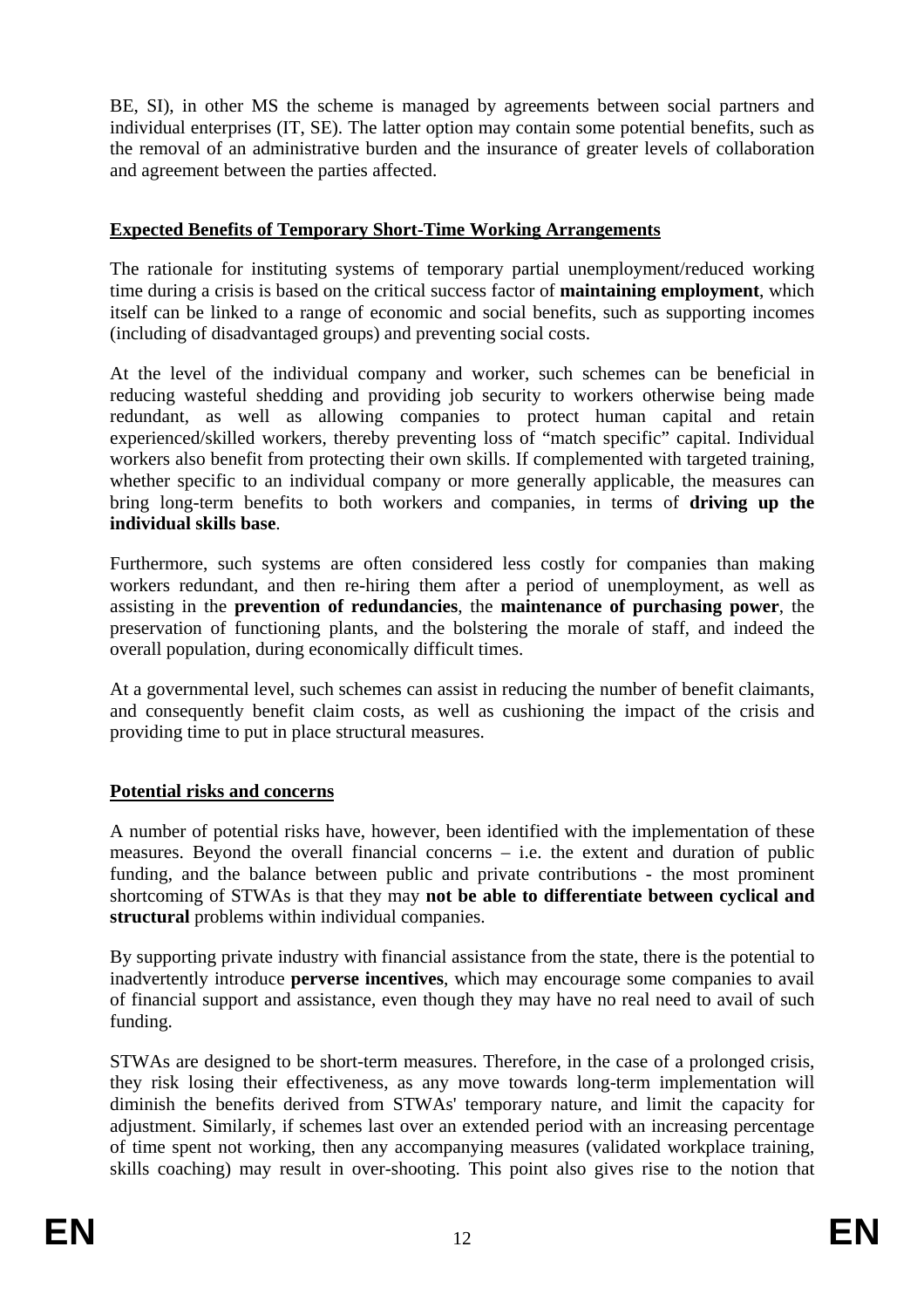STWAs are not at their most effective when implemented in isolation, but should therefore be examined in comparison and conjunction with other ALMPs.

It has also been noted that there is currently a lack of uptake by SMEs and micro-businesses due to the significant administrative burden that some schemes can entail, and other companies may be reticent about implementing STWAs, as this can be construed as negative publicity. Similarly, they are often limited to full-time contractual workers.

# **Effective Short-Time Working Arrangements**

Short-time working arrangements (STWAs) can be an effective way of preserving employment, preventing unemployment, and maintaining purchasing power through compensation of lost earnings. The ESF can and should be used more intensively to support them, especially for financing training that should be concomitant (see annex 3 for details) The following elements could help maximise their benefits and reduce their potential risks. STWA should:

- support sustainable jobs in small and large businesses that are suffering from cyclical difficulties, but are likely to be competitive with recovery. They should not be discriminatory on any ground, including gender and the contractual status of the worker concerned, and be consistent with existing Community State aid rules. In particular, this might be the case when the measure concerned is general and when the public support is provided directly to the workers. STWA should have clearly defined compensation parameters in place for workers, to address any hours of pay lost, including a maximum number of days per week not working, as well as have agreed and appropriate parameters for the payment of employers' social security contributions for hours not worked.
- see targeted training provided during a substantial proportion of those hours that are not worked but are compensated, to ensure longer-term benefits and competitiveness for companies. Training should be delivered in line with robust labour market information, or to develop individuals for employability progression/transition. Clear rules should specify whether the public authorities, the company, or the individual pay for training, and whether there should be training incentives. Sanctions should be in place to prevent informal work during non-worked, but compensated hours;
- be timely, accessible, and have minimal bureaucratic burdens on companies, to encourage SMEs and micro-businesses to take up such schemes; they should be implemented and supported through full cooperation with relevant social partners. A positive presentation of the benefits of the schemes should aim at improving the company's image both internally and externally;
- see the renewal of any such scheme involves the prior consideration of three factors: i) the compatibility with long-term reform objectives (enhanced competitiveness, sustainability of public finances) and flexicurity principles; ii) the explicit preference to alternative active labour market policies; and iii) the link with the national recovery framework;
- be designed as short-term measures, have a clear time limit, after which, alternative solutions should be sought in order not to inhibit necessary restructuring and adaptation stemming from structural change;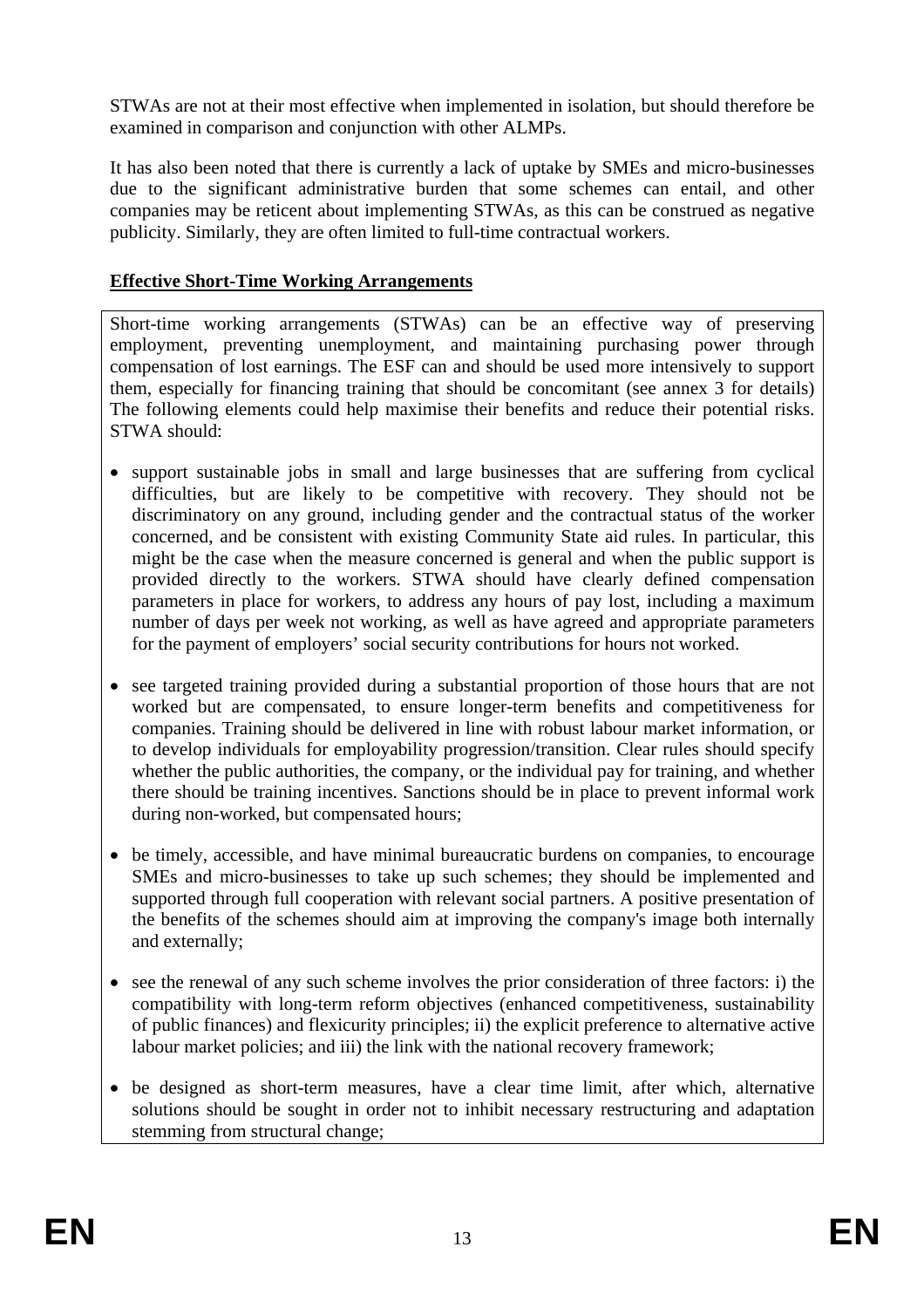• be part of the peer review exercise, and should figure in the yearly assessment of Lisbon NRP and recovery plans. The exchange of information on the different national STWA schemes and an EU coordinated approach are essential to avoid negative spill-over effects that may damage growth, undermine the functioning of the internal market, or further hamper job prospects.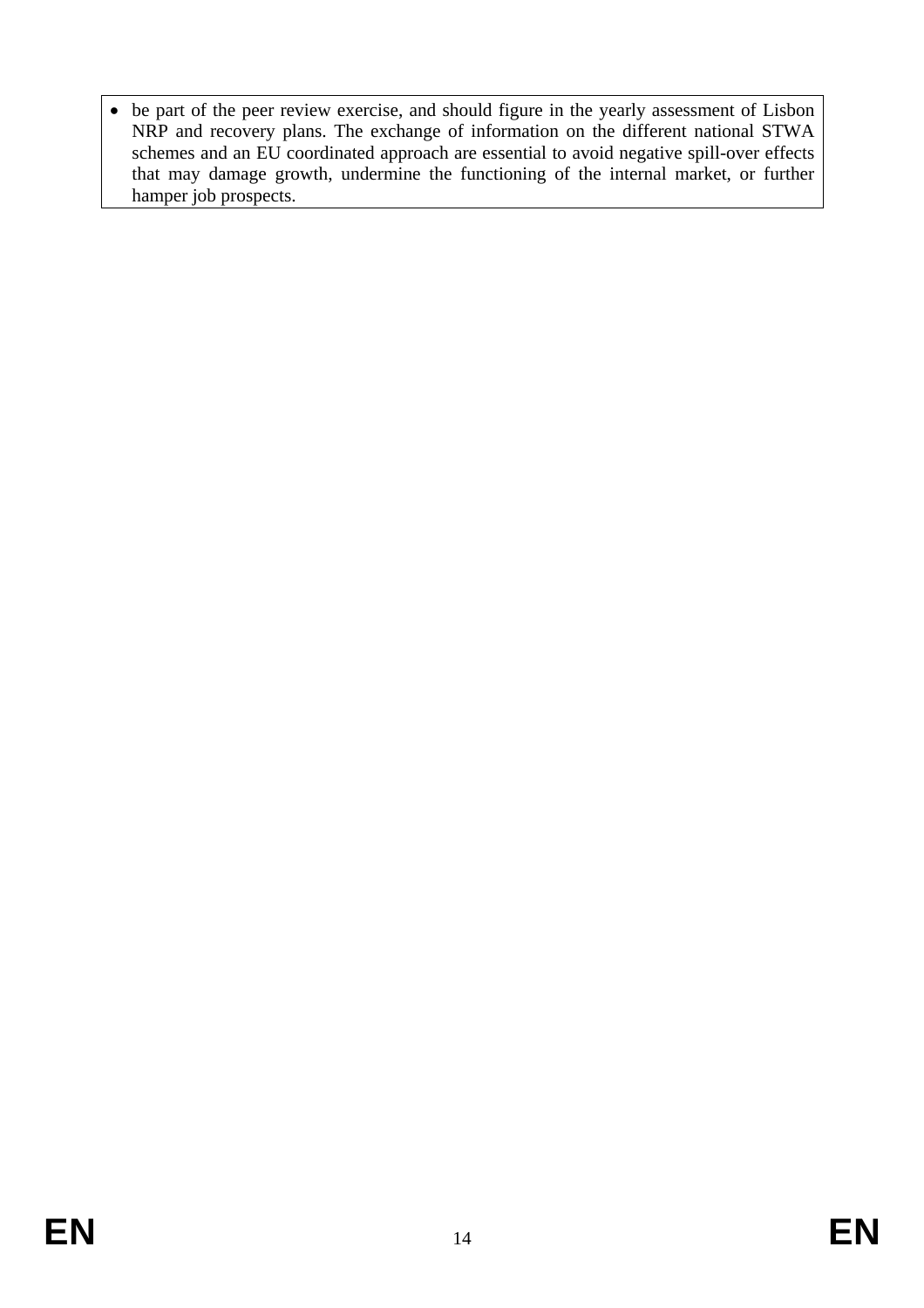#### **Annex 3**

# **BETTER USE OF THE ESF**

#### **Rapid reaction packages**

Several Member States are already using European Social Fund (ESF) resources to palliate the negative consequences of the crisis; examples are presented in the sections below.

However, ESF rapid reaction packages, adapted to the situation of each Member State, should provide a more comprehensive, focussed and strategic support to the EU Shared Commitment for Employment, its three key priorities and its actions in accordance with existing State aid rules.

# *(a) Maintaining employment, creating jobs and promoting mobility*

**Supporting workers threatened by unemployment, jobseekers and companies undergoing restructuring.** Member States should fully use the ESF to support employment, facilitate restructuring and promote mobility. In particular, the ESF should provide skills upgrading services during the paid down time when short time working arrangements are introduced. For those workers at risk of unemployment this can be coupled with guidance till the new job is found, support to set-up new business and with financial incentives to increase mobility to regions with job vacancies. Guidance towards new opportunities in the greener economy should be taken into consideration especially in sectors where a lack of awareness about market and technology evolution might result in scarce training opportunities. The ESF can support the adaptation of companies undergoing restructuring which can be made conditional on putting in place restructuring or training plans. To support job creation employment incentives can be offered to companies to recruit recently unemployed people or to provide employment to those groups which face particular difficulties to find employment. Timely delivery of such measures is crucial: best results are achieved when the assistance is provided before workers are made redundant.

# *Examples of ESF interventions:*

Several Member States are already using the ESF for such measures, offering threatened companies assistance before the lay-offs occur including career advice, job search assistance, job brokering, skills upgrading and (re)qualification. For example, in Spain the ESF supports training for those on a temporary suspension of their employment contracts and reacts when the redundancy procedures lead to closing of the company. Also in Spain, and under the UK regional programmes, the ESF provides rapid assistance for companies where more than 20 or 25 redundancies occur or for local communities disproportionately affected by multiple smaller scale redundancies. Training is already offered to short-time working employees in the Czech Republic, Italy, Portugal, UK, Hungary, Bulgaria, Greece and Germany, where the ESF also finances training in transfer companies. Mobility incentives helping people to take up jobs in other regions than their current one are part of broader ESF packages in Poland and Spain and are also developed in Bulgaria. Some ESF measures are tailored to address workers in sectors most hit by the crisis: for example, construction and tourism in Greece, textiles and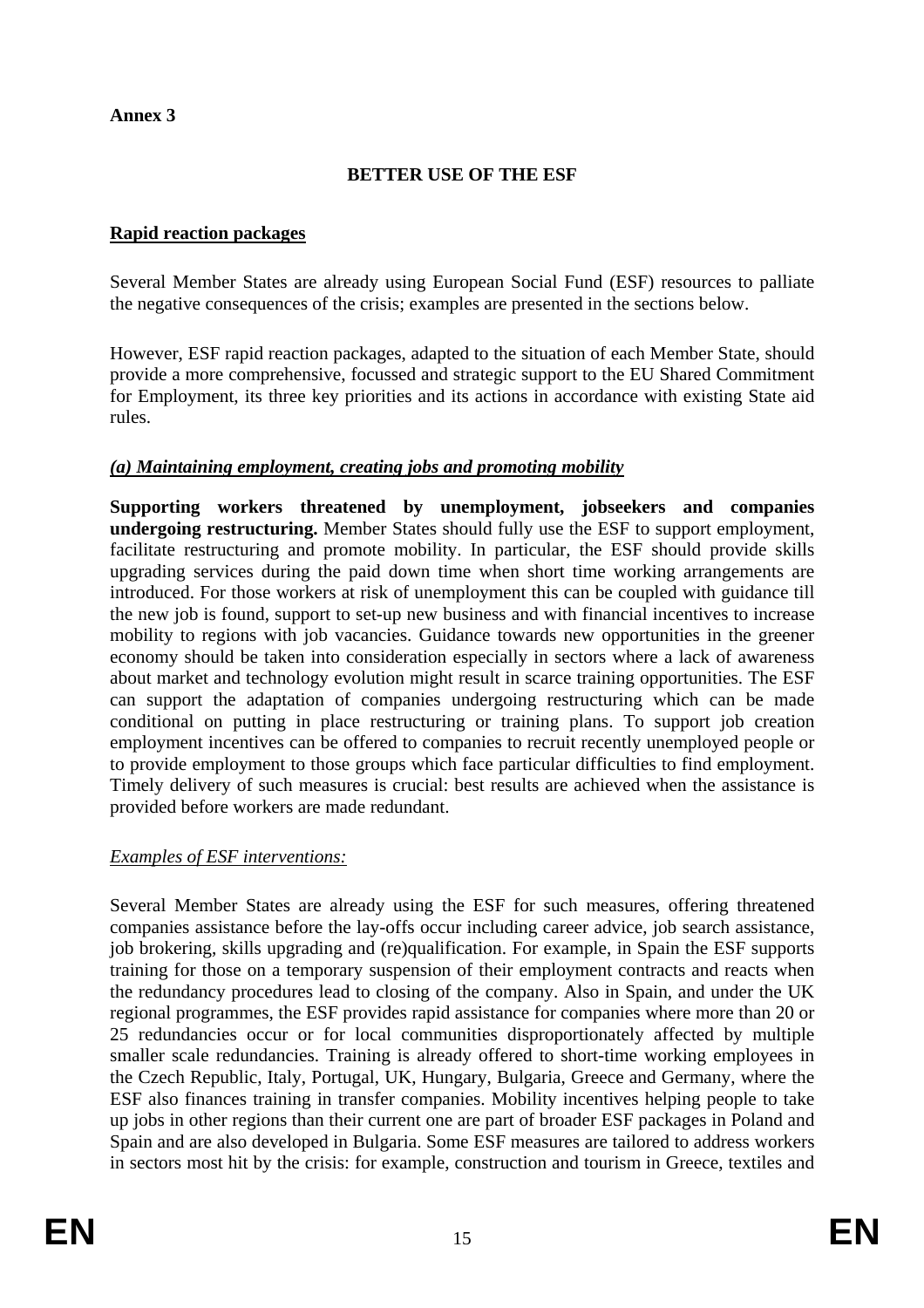clothing in Italy or the automotive sector in Portugal. Romania launched ESF schemes encouraging job creation through salary subsidies for the recruitment of unemployed disadvantaged workers, vocational training and the improvement of health and safety conditions. In the UK, the ESF provides wage subsidies to hire people who have recently lost their jobs. Grant schemes for employers to finance up-skilling of their staff on partial unemployment and the development of in-company training programmes, training of trainers and human resources management systems are implemented in the Czech Republic. Incompany related training is also financed in Belgium and Austria.

**Promoting entrepreneurship and self-employment.** A significant amount of ESF resources should be devoted to job creation and to incentives to establish a business or become selfemployed. These initiatives can be particularly attractive for the young, people active in household and care services and women. This possibility has not been widely used in ESF programmes to date but it has a substantial potential in today's context where lack of capital can be a hindrance for starting up your own business. The ESF should also provide help for borrowers to design viable business plans; interest-rate rebates to bring down the cost of borrowing; and mentoring in the first months or years of new business. Wider ESF actions promoting entrepreneurship can stimulate job creation and acquiring important skills. The potential of job creation in the low-carbon economy, renewable energy sector and other developing sectors should be explored. Where possible the ESF should also assist in reducing red tape and simplifying administrative procedures to establish a business.

# *Examples of ESF interventions:*

It is encouraging that there are already several examples of ESF support for new start-ups. Slovenia has been successful in promoting self-employment through subsidies. In Slovakia support is offered in the form of social and health insurance contribution for a limited period of time. Strengthening support to self-employment is also foreseen in Latvia. ESF activities in Bulgaria concentrate on developing entrepreneurship skills through the training of unemployed persons who would like to start their own business. The ESF has also some experience in reducing red tape and facilitating administrative procedures: for example in Portugal the reform of public services provided to enterprises permitted a decrease in the number of days needed to open a business from around 60 some years ago to a day now.

# *(b) Upgrading skills, matching labour market needs*

**Matching skills and labour market needs.** The ESF should strengthen the capacity of regional and national actors to better anticipate and forecast future skills needs and to better match skills demand with skills supply. One important element is investment in the quality and accessibility of education and training systems. Linking these systems closer to labour market needs must be a priority in the times of crisis; these measures should include the introduction of new curricula and training paths on entrepreneurship and the "greener" economy with the use of modern training methods and ICT tools. The ESF should also support companies to better understand their skills-needs and better exploit the existing competences of their workers. Support to researches to strengthen innovation should also be considered.

# *Examples of ESF interventions:*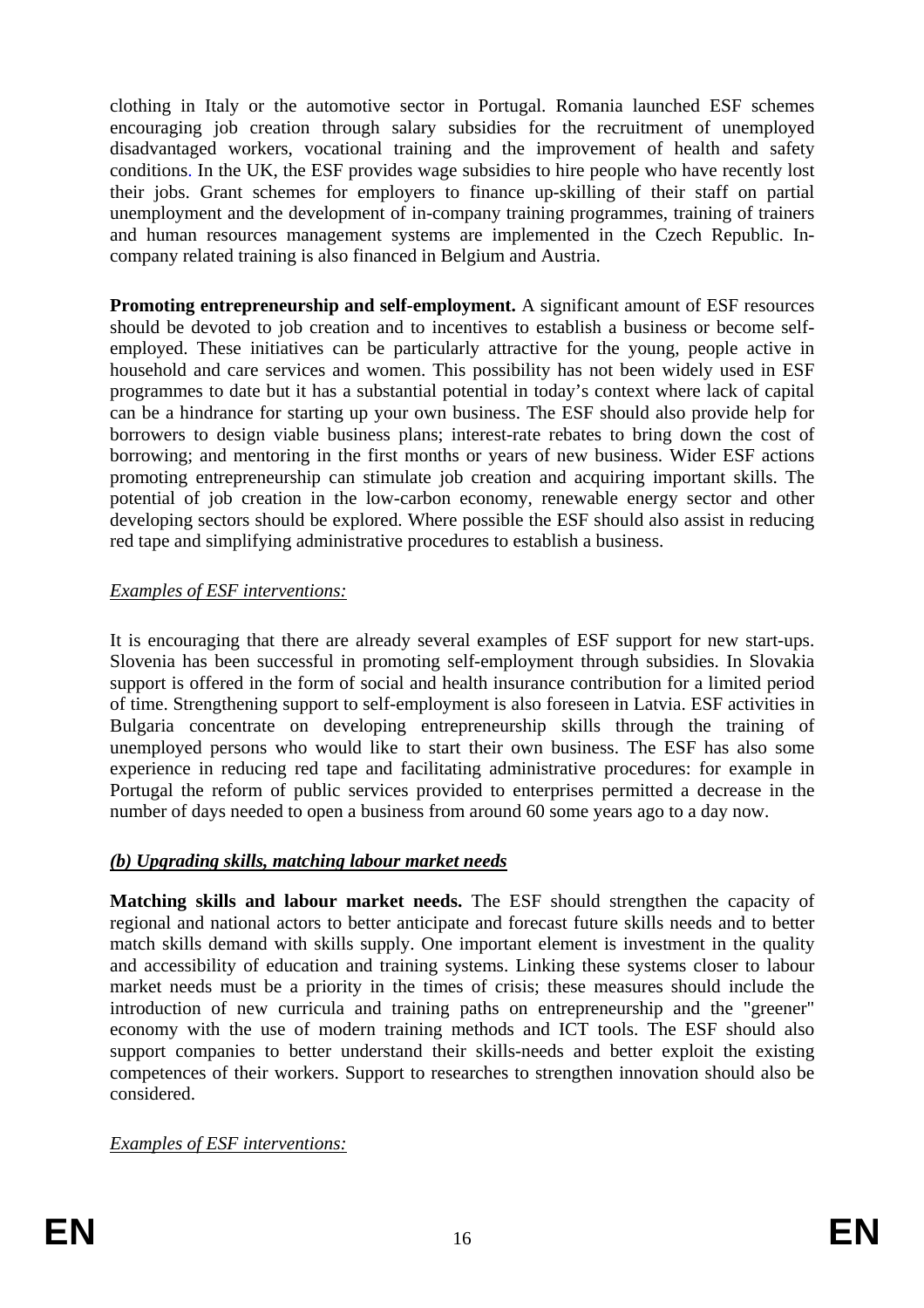A significant number of ESF interventions support skills upgrading and new qualifications. For example, in Spain the ESF targets new sectors with a high potential of job creation such as renewable energy sources, waste management, care services and high-technology sectors; the ESF scheme "Green Employment" trains in eco-innovation and sustainable development, and supports the creation of new companies in this area. Italy also supports innovative sustainable companies.

In the UK the ESF supports apprenticeships. In Ireland, the number of places on ESF funded short term training courses has been significantly increased to cope with the recent surge in job losses. Luxembourg supports training for workers in public works and in the construction sector to better link the competencies with the changing labour market needs. Bulgaria is developing a voucher scheme for training of laid-off workers; matching is ensured by an employer survey and by commitment to subsequent employment prior to the training. To meet the needs of adaptability and employability, the ESF in Sweden aims at improving the supply of skills through competence development schemes. In France, the ESF is part of a social investment scheme for 2009-2010 which brings together all available funding and stakeholders to deliver required vocational training to different target groups.

Strengthening the anticipation capacity in Poland and in the Czech Republic includes development of an instrument which should enable better monitoring of the labour market and the individual sectors and thus strengthen anticipation of the restructuring processes. Similarly, Germany is developing an instrument for modeling current and future labour market requirements, while Finland is developing a labour market anticipation methodology examining future business developments.

**Immediate support for young people**. The ESF must provide urgent and substantial help to tackle the rapidly deteriorating employment situation of young people, particularly of those concluding their education in 2009 and 2010. The ESF should be used to ensure access to guidance and/or further training, and provide activation measures to every young unemployed person at a very early stage. Tailored ESF packages should in particular focus on: creating more places in training and formal education and strengthening the quality and labour market relevance of skills and competencies; introducing entrepreneurship and "green" education in schools and universities; incentives for companies to provide internships, apprenticeships and employment for young people; support for entry into third sector or social economy jobs, and lengthening the education period to upgrade the achieved qualification level through training grants or loans. Furthermore, the ESF can help preventing early school leaving and school dropping-out through the provision of alternative education pathways, second-chance schools, early identification of at-risk pupils, and specific programmes including additional classes and pedagogic support for at-risk youngsters.

# *Examples of ESF interventions:*

In Slovenia, the ESF subsidises employment for young people entering the labour market after having finished university. In Spain, a "school-workshop" programme seeks to insert the young unemployed people into the labour market through a combination of training and professional practice. To combat early school leaving and dropping out from the education system, the ESF financed in Spain the creation of a national network based on a broad partnership including national and regional administrations and social partners. Measures supporting the young and counteracting early school leaving are also implemented in Portugal, with interventions improving recognition of acquired qualifications. In Ireland, the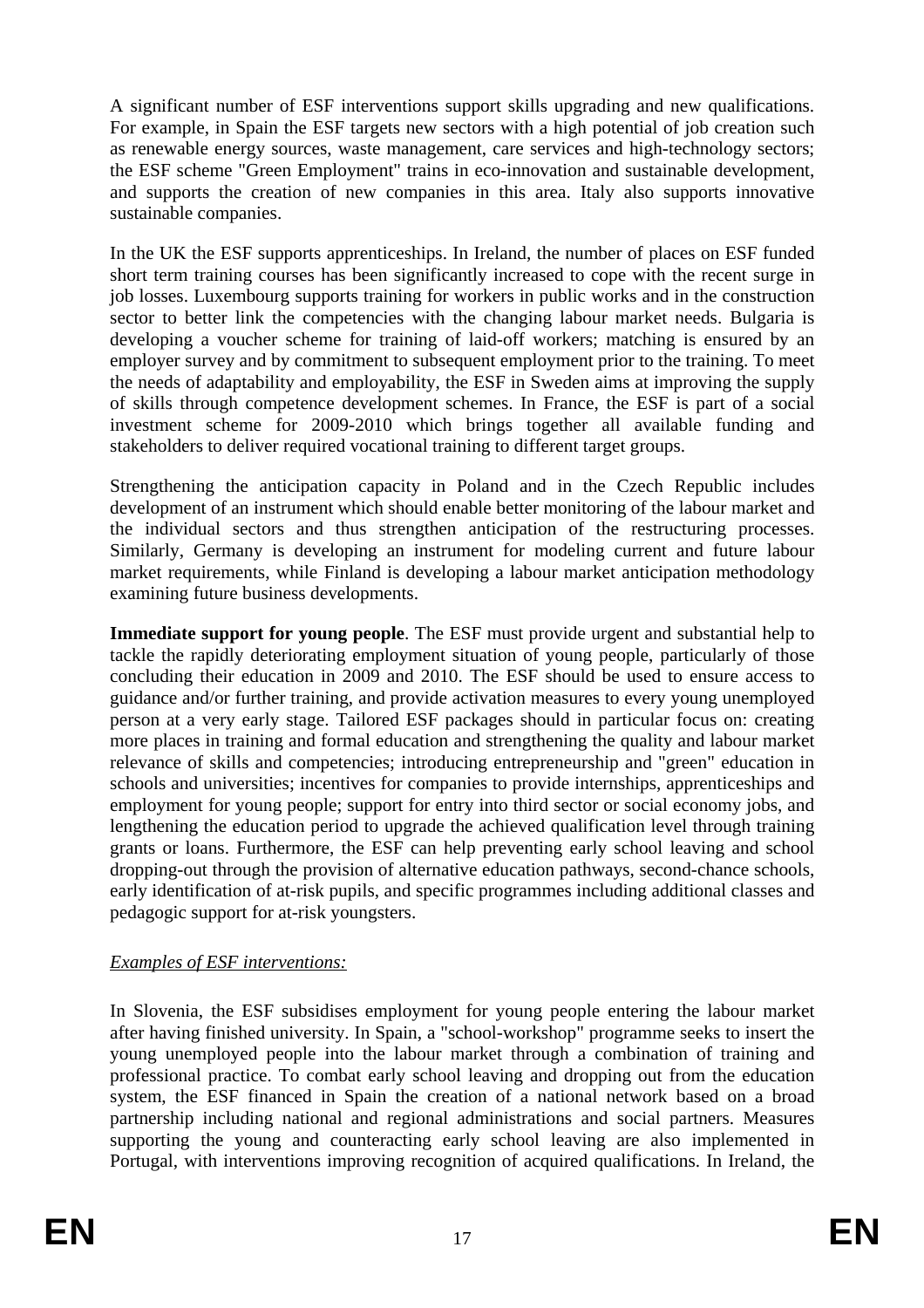ESF aims to encourage lifelong learning among unemployed, unqualified young people or early school leavers by integrating them into further education and training. Similarly, Greece implements a special programme for upgrading skills offered to young early school leavers.

# *(c) Increasing access to employment*

**Helping the most vulnerable.** The ESF should strengthen the employability of those furthest away from the labour market (including long-term unemployed, immigrants, disabled, minorities) and support people on precarious contracts. The ESF can offer a combination of activation measures such as improvement of work-related skills and incentives for companies to employ disadvantaged workers or to offer them internships. Social services can also be targeted by reinforcing measures to provide more services of better quality. ESF funding can also focus on strengthening co-operation between employment services, social services and social partners. Adaptation of internal processes and of working arrangements to address the needs of specific groups of workers (such as older or disabled workers) can also be supported. These actions are essential to effectively support vulnerable groups, and to respond to the long-term challenge of the inevitable demographic decline in most Member States.

# *Examples of ESF interventions:*

The promotion of new employment opportunities for vulnerable groups is already an important ESF priority in a number of Member States, including the UK, Ireland, Estonia, Austria, Belgium, Germany and France. In Cyprus, actions include grants for enterprises to employ persons belonging to vulnerable population groups with simultaneous measures enhancing their employability. Similarly, the ESF in Slovenia provides subsidies for enterprises employing vulnerable groups for 1 or 2 years and programmes for long-term unemployed in the non-profit sector (training for a specific working place and subsidised employment in the later phase). Hungary introduced targeted contribution allowances to promote the employment of disadvantaged groups, such as older workers, the low-skilled and women returning from maternity leave, and plans to broaden the scheme to those who have been made redundant due to the crisis. ESF interventions in Sweden address labour supply issues with measures targeting the long-term unemployed, people returning from sick leave, the young and people with a migrant background to increase their labour market participation. In Spain actions target those at risk of discrimination, including schemes for the most deprived neighbourhoods. Interventions in the Czech Republic pay a particular attention to minorities like the Roma. UK support for the newly unemployment and for those at risk of redundancy includes specialised motivation and job search schemes for those who suffer significant barriers to enter labour market. Portugal introduced exceptional measures to support fixed term recruitment of unemployed over 55 years and the most disadvantaged.

**Strengthening Public Employment Services (PES) for timely assistance**. With the mounting job losses, strengthening the capacity of PES must be at the heart of ESF interventions. Services must be of high quality and target all groups of clients including those who used to have low unemployment rates such as high-skilled workers in the service sector. ESF support can increase the provision of these services and support development of new tools. Supporting the capacity of PES can include training for the staff of PES, including career and guidance professionals, to improve matching and mobility.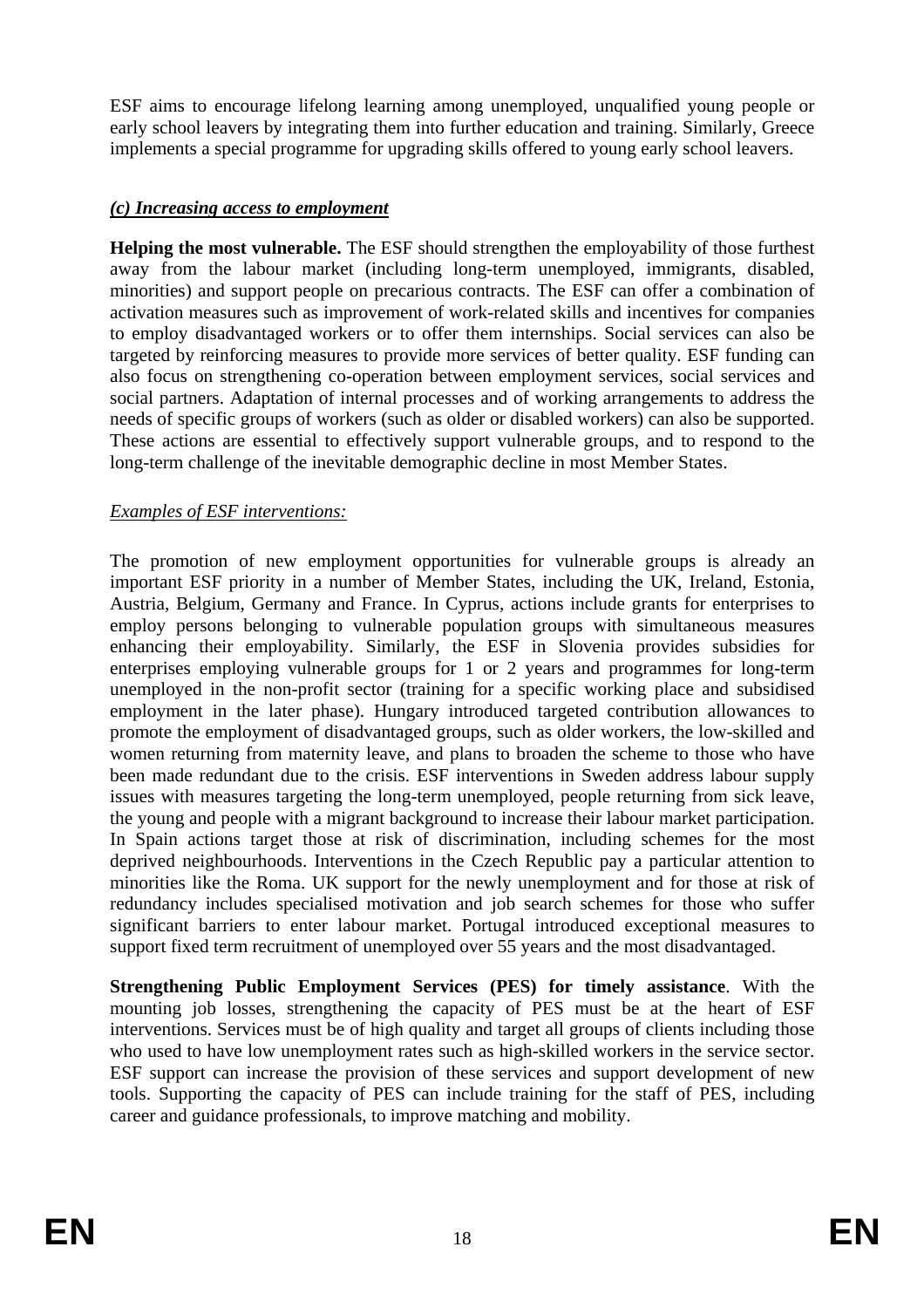#### *Examples of ESF interventions:*

The ESF already has a long tradition in supporting the modernisation of PES. Intensification of such measures can be observed in some Member States e.g. in Lithuania, Poland, Slovenia and the UK. The UK is stimulating co-operation of public services with other partners such as skills agencies. Poland supports PES through measures ranging from designing new instruments to reinforcing the capacity of staff, and is developing a quick reaction mechanism.

**Public-private partnerships to strengthen the social economy and social innovation.** The ESF should support the development of effective public-private partnerships, bringing together all stakeholders including social partners, public and private employment services, social services, public administrations, civil and professional society representatives, training and education institutions. The contribution of the ESF to build and develop partnership approaches across Europe is well acknowledged. Now it is time to capitalise on this experience and take it to a next stage by mobilising all actors to agree and act on commonly agreed objectives. The aim should be to develop high quality rapid reaction schemes, with clear rights and obligations for all partners spelled-out whatever appropriate in territorial or sectoral pacts for employment. Joint work to develop new approaches gives grounds for developing social innovation.

# *Examples of ESF interventions:*

In Austria local employment offices, regional governments and social partners work together in the framework of 'Territorial Employment Pacts', where they jointly develop new approaches to reach out to groups furthest from the labour market. In the UK, the ESF will support co-operation between private and public institutions providing employment and skills up-grading services. Improving co-ordination between all actors involved in social inclusion measures such as national and regional authorities and third sector entities will be further reinforced in Spain through a creation of a national network. In the Netherlands mobility centres are established in regions with high number of redundancies with local cooperation between employers, trade unions, educational institutions, job centres, chambers of commerce and other local partners. In Belgium partnerships promote social inclusion through a multidimensional approach emphasising not only jobs but also healthcare, accommodation, literacy, mental health and cultural differences.

\*\*\*

# **Supporting social partners**

Successful implementation of actions under the rapid recovery packages largely depends on the involvement of **social partners**. To play their pivotal role social partners should make full use of the EUR 1.2 billion allocation foreseen in the least developed regions for strengthening their capacity and to undertake joint actions. These resources might be particularly useful to support the creation of sector partnerships aiming to support the restructuring and adaptation process in particular sectors.

#### **Monitoring progress**

In partnership with Member States, the Commission will monitor progress made and the impact of the rapid reaction packages but also to promptly react to any problems and